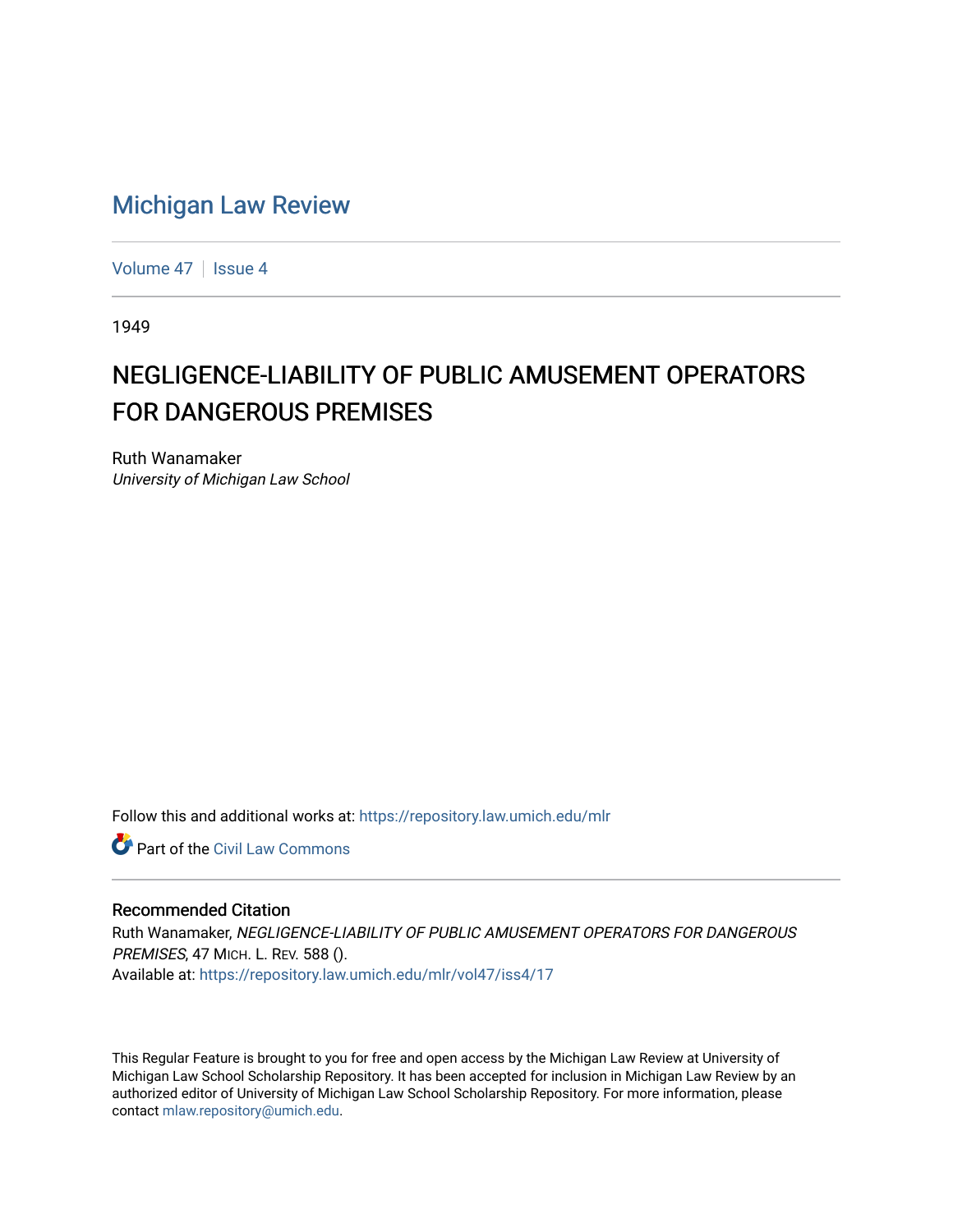NEGLIGENCE-LIABILITY OF PUBLIC AMUSEMENT OPERATORS FOR DAN-GEROUS PREMISES-While a patron at a dog race track, plaintiff suffered injuries when she slipped on an empty beverage bottle left in the aisle of the grandstand. In an action against the proprietor, a motion for directed verdict in favor of defendant was granted on the theory that plaintiff had failed to show defendant's actual or constructive knowledge of the presence of the bottle; the trial court further stated that if constructive knowledge were relied on, the plaintiff must prove that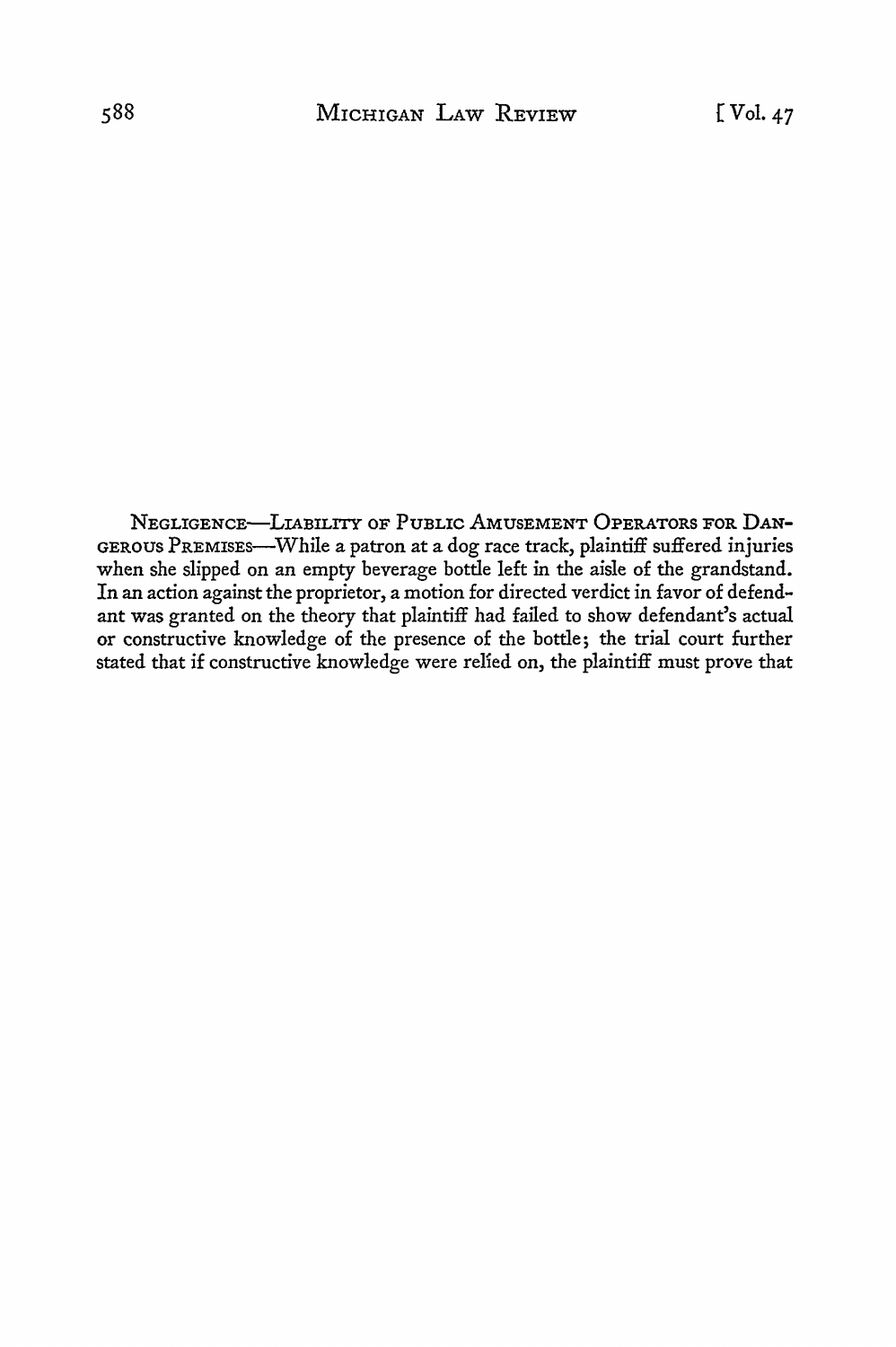the bottle had been in the grandstand long enough for the owners, in the exercise of reasonable care, to have discovered and removed it. *Held,* reversed; while this may be the correct rule with respect to ordinary places of business, it is not applicable in the case of a public amusement park, where many patrons fill the aisles and are permitted to purchase and drink bottled beverages and to set the empty bottles anywhere. The question of whether defendant exercised ordinary care should have been submitted to the jury. *Wells v. Palm Beach Kennel Club*, *(Fla. 1948)* 35 S. (2d) 720.

The general rule is that the possessor of land is required to use reasonable care to make the premises safe for the business visitor, or to warn him of dangerous conditions or activities creating an unreasonable risk of which the possessor knows or which with reasonable vigilance he could discover.<sup>1</sup> This rule has been universally applied to places of public amusement,<sup>2</sup> and it is settled that there is no liability imposed on the owner of an amusement park for injuries to a patron without showing that the defendant either knew or should have known of the dangerous condition.<sup>8</sup> It is true that the language in numerous opinions seems to support the trial court's theory that, in the absence of proof of actual notice, the plaintiff, to prove constructive notice, must show that the dangerous condition has existed a sufficient length of time for the owners to have discovered and removed it.<sup>4</sup>But a close analysis indicates that the point of emphasis in such cases is that liability is founded on the proprietor's fault in failing to discover and remedy the defect, and that he is not subject to strict accountability for all injuries.<sup>5</sup> He is under a general affirmative obligation to use due care to see that the premises are safe and to guard against all risks which might reasonably be anticipated; thus, he is not exonerated simply because he had no precise knowledge of the defective condition. <sup>6</sup>While the length of time the condition has existed is a very crucial point in the case of a latent defect or one not reasonably to be expected, the require-

<sup>1</sup> Prosser, Torts,  $\S$  79 (1941); 2 Torts Restatement,  $\S$  343 (1934).<br><sup>2</sup> Chamberlain, "Liability of Proprietor of Place of Public Amusement for Injury

to Patron," 21 CAs. AND CoM. 718 (1915); Hudson v. Kansas City Baseball Club, 349 Mo. 1215, 164 S.W. (2d) 318 (1942); 142 A.L.R. 858 at 868 (1943); Boucher v. Paramount-Richards Theatres, Inc., (La. App. 1947) 30 S. (2d) 211 (incorrectly relied on by the court in the principal case to support its conclusion that reasonable care as applied to a race track requires a higher degree of diligence than when applied to any other place of business).

<sup>8</sup> Berberet v. Electric Park Amusement Co., 319 Mo. 275, 3 S.W. (2d) 1025 (1928); 61 A.L.R. 1269 at 1289 (1929); Scott v. University of Michigan Athletic Assoc., 152 Mich. 684, II6 N.W. 624 (1908). In Francis v. Cockrell, L.R. *5* Q.B. 184  $(1870)$ , earliest case on the subject, the court analogized the position of the owner of **a** grandstand to that of the operator of a common carrier. This analogy has been brought up in recent cases but refuted by the courts. I THOMPSON, NEGLIGENCE, 2d ed., § 996 (1901); Boucher v. Paramount-Richards Theatres, Inc., (La. App. 1947) 30 S. (2d)

**<sup>21</sup>**I; Phillips v. Butte Jockey Club and Fair Assoc., 46 Mont. 338, 127 P. IOI I (1912). <sup>4</sup>Dalton v. Hooper, (Tex. Civ. App. 1914) 168 S.W. 84; Hunker v. Warner Bros. Theatres, 115 W.Va. 641, 117 S.E. 629 (1934); Reiher v. Mandernack, 234 Wis. 568, 291 N.W. 758 (1940); Boucher v. Paramount-Richards Theatres, Inc., (La. App. 1947) 30 S. (2d) 211.<br><sup>5</sup> Nabson v. Mordall Realty Corp., 257 App. Div. 659, 15 N.Y.S. (2d) 38 (1939).

<sup>6</sup> Redmond v. National Horse Show Assoc., 78 Misc. 383, 138 N.Y.S. 364 (1912).